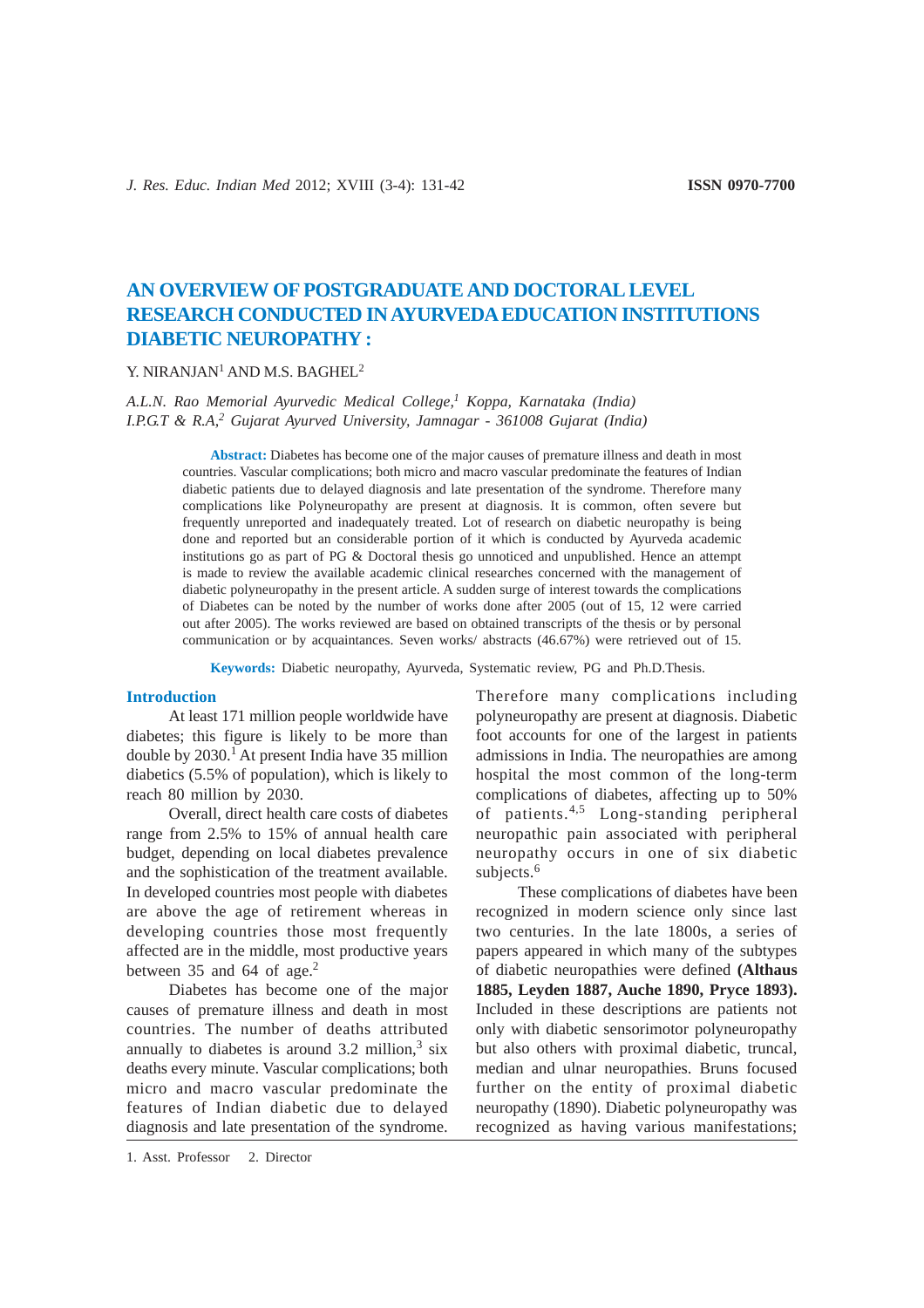Leyden identified 3 subtypes: painful, ataxic and paralytic. Autopsy studies on several patients showed peripheral nerve degeneration **(Leyden 1887, Auche 1890).**<sup>7</sup>

Major risk factors of this condition are the level and duration of elevated blood glucose. Neuropathy can lead to sensory loss and damage to the limbs. It is also a major cause of impotence in diabetic men. Diabetic foot disease, due to changes in blood vessels and nerves, often leads to ulceration and subsequent limb amputation. Diabetes is the most common cause of nontraumatic amputation of the lower limb. Simple measures like good glycaemic control and neuroadjuvants, visual inspection of feet and footcare can save and salvage feet at risk.

With longstanding diabetes mellitus progressive damage to nerves is seen and the symptoms are most profound at the extremities of the limbs; this condition is known as Diabetic Polyneuropathy; the presence of symptoms and/ or signs of peripheral nerve dysfunction in people with diabetes after the exclusion of other causes.<sup>8</sup>

The most common form of neuropathy is distal symmetrical sensory motor polyneuropathy. Early distal sensory motor neuropathy is usually asymptomatic, but sensory abnormalities may be detectable by neuro-physiological testing. Symptomatic distal sensory-motor neuropathy is manifested by sensory loss, and may be accompanied by paraesthesiae and/or pain. Peripheral neuropathy may be asymptomatic. When symptoms are present, they may be negative or positive. Negative symptoms include loss of sensation and loss of strength, while positive symptoms include pricking or pain.9 One of the most distressing symptoms that people can suffer from is neuropathic pain and paraesthesia.10 Chronic painful diabetic peripheral neuropathy can cause symptoms that last for years and severely impair quality of life.<sup>11, 12</sup> Severe distal sensory-motor neuropathy is manifested by motor involvement, and may be accompanied by disabling symptoms and the potential for ulceration, which can lead to infection, necrosis, gangrene, and loss of the limb.13

The recent study by **Daousi** *et al.*<sup>14</sup> investigated the prevalence, severity, and current treatment of chronic painful neuropathy was concluded that chronic painful peripheral neuropathy was "common, often severe but frequently unreported and inadequately treated."

Hyperglycemia associated with diabetes is thought to be central to the effect on nerve structure through a number of possible mechanisms, including increased activity in the polyol pathway, altered myo-inositol metabolism and non-enzymatic glycation. Other mechanisms may also be involved, e.g. alterations in nerve growth factor activity, blood viscosity, circulating platelets and the rate of synthesis and transport of intra-axonal protein. There may also be interactions between these pathways.

The loss of sensation in feet plays an important cause for the development of pressure sores which does not heal and ultimately terminating into diabetic gangrene. Hence in diabetics, prevention and management of Polyneuropathy is of utmost importance.

Diabetic polyneuropathy is a sequel to *Madhumeha* which occurs due to further vitiation of the *Doshas* or due to *Vyadhi karshana*. The disease diabetic polyneuropathy is not directly mentioned in *Ayurvedic* texts. But the *lakshanas* of diabetic polyneuropathy i.e. burning sensation, tingling sensation, numbness etc. are explained under *purvaroopa* and *upadrava* of *Prameha*. When *Prameha* is neglected or ill-treated it will lead to *Madhumeha* by *dhatukshayajanya Vata prakopa* as a *Paratantra Vyadhi*.

*Madhumeha* is of two types according to *samprapti*; Due to *Shuddha Vata* & due to *Avarana*. In *Shuddha Vatajanya Madhumeha, Nidana* causes primary *Vataprakopa*. And in *Avaranjanya Madhumeha* aggravated *Kapha* and *Pitta* obstructs normal pathway of *Vata* and it leads to secondary *Vataprakopa*. The *prakopa* of *Vata* due to *marganirodha* leads in to diverse clinical scenarios of *Vataja nanatmaja vikara, karma kshaya* of *Vata* and increase of function of opposite factors i.e., *Pitta* and/or *Kapha*.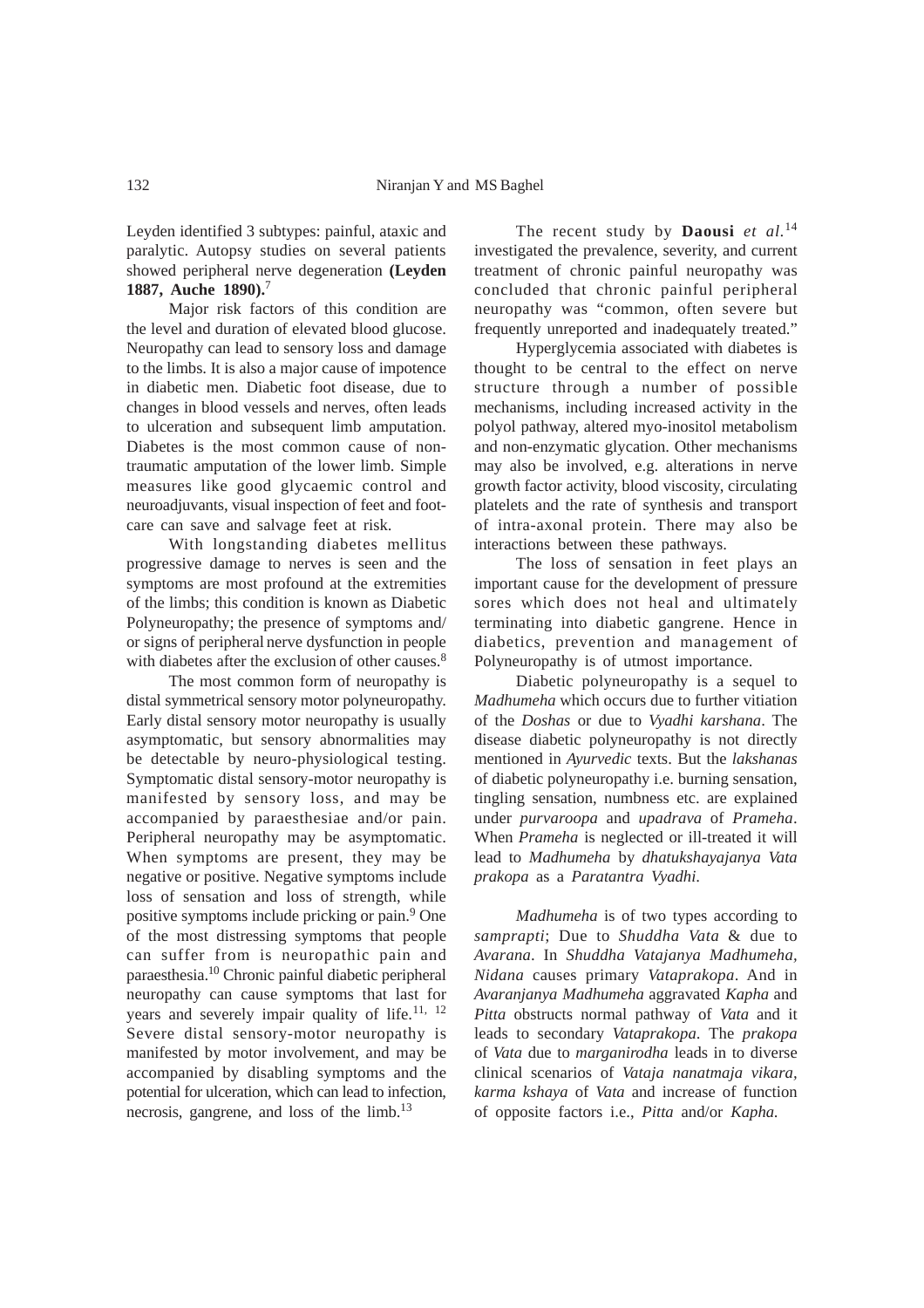In both the types, this *prakupita Vata* along with *Kapha* and *Pitta* circulates all over the body and produces symptoms like *padadaha, pada supti, padaharsha*. In *Ayurveda, lakshanas* like *Pada supti, Padaharsha* are dealt under *Vataja nanatmaja vikaras*. These are correlated to diabetic polyneuropathy as told in modern system of medicine.

# **Management**

The main objectives of therapy for diabetes mellitus are to reduce or eliminate microvascular and macrovascular complications of diabetes mellitus along with near normal glycaemic control, to treat associated disorders and to allow the patient to achieve as normal a lifestyle as possible.<sup>15</sup>

Management and prognosis of diabetic polyneuropathy depend largely on the underlying condition. The mechanisms of diabetic neuropathy are poorly understood since from 1864 Marchal de Calvi recognized the condition. At present, treatment alleviates pain and can control some associated symptoms, but the process is generally progressive. Treating the diabetes may halt progression and improve symptoms of neuropathy but recovery is slow. The painful symptoms of diabetic polyneuropathy may become severe enough to cause depression in some patients.

Despite advances in the understanding of the metabolic causes of neuropathy, treatments aimed at interrupting these pathological processes have been limited by side effects and lack of efficacy.<sup>4</sup> Thus, treatments are symptomatic and do not address the underlying problems.

The first line of treatment in diabetic polyneuropathy is the management of diabetes itself. *Vata dosha* is invariably involved as *Madhumeha* as it is of *Vataja* variety and the degeneration of nerves occurs due to *Vata kopa*. The morbid increase in the *Dhatus* prior to *Medas* and the resultant lack of *poshana* of *uttara dhatus* i.e, *Asthi*, *Majja* and *Shukra* causes various complications in *Madhumeha*. The present condition is nothing but a manifestation of *majja dushti* causing demyelination of nerve fibers due

to microvasculopathy and hyperglycemic insult to nerves. The concept of *Avarana Vata* helps in understanding the condition better. The *roopavriddhi*, *roopahani* and *roopantara* of *Vata* are clearly observable in this condition. The *Avarana* may be due to primary *vriddha dosha* or *dushya* leading to *gatihanana* of *Vata* or primary *Vata prakopa* leading to the *dushti* of *ashrayee Dhatus*. Ultimately *Avarana* of *Vata* leads to *Vataprakopa*.

## **Objectives**

To review the available academic research works (PG and PhD thesis) on the management of diabetic neuropathy through Ayurveda.

#### **Methodology**

The authors have consulted only Postgraduate and Doctoral level dissertations submitted in Ayurveda educational institutions for this study. Other academic researches that might have been submitted as dissertations in medical colleges, pharmacy colleges etc were not consulted. The published papers available on Google scholar or Pubmed were also not included in the study. The academic research works done were searched with key words on Diabetic Neuropathy and Diabetic Polyneuropathy yielded the following results;

**1. Dwivedi KN:** Effect of *Dashamoola* on Diabetic Polyneuropathy, Banaras Hindu University, Varanasi, **1986**.

**2. Dwivedi KN:** Role of *Jeevaneeya* and *Balya* drugs in Diabetic neuropathy. PhD thesis, Banaras Hindu University, Varanasi, **1996**.

**3. Vijaya K:** To evaluate the effect of *Takradhara* in the management of *Madhumeha upadravas* with special reference to Diabetic Peripheral Neuropathy- An observational study. Govt. Ayurvedic Medical College, Mysore, RGUHS, Bangalore, **2003**.

**4. Pravith N.K:** Clinical study on the efficacy of an Ayurvedic package in the management of Diabetic neuropathy with special reference to *Nadi Kwatha*, Govt. Ayurveda College, Trivandrum, **2005**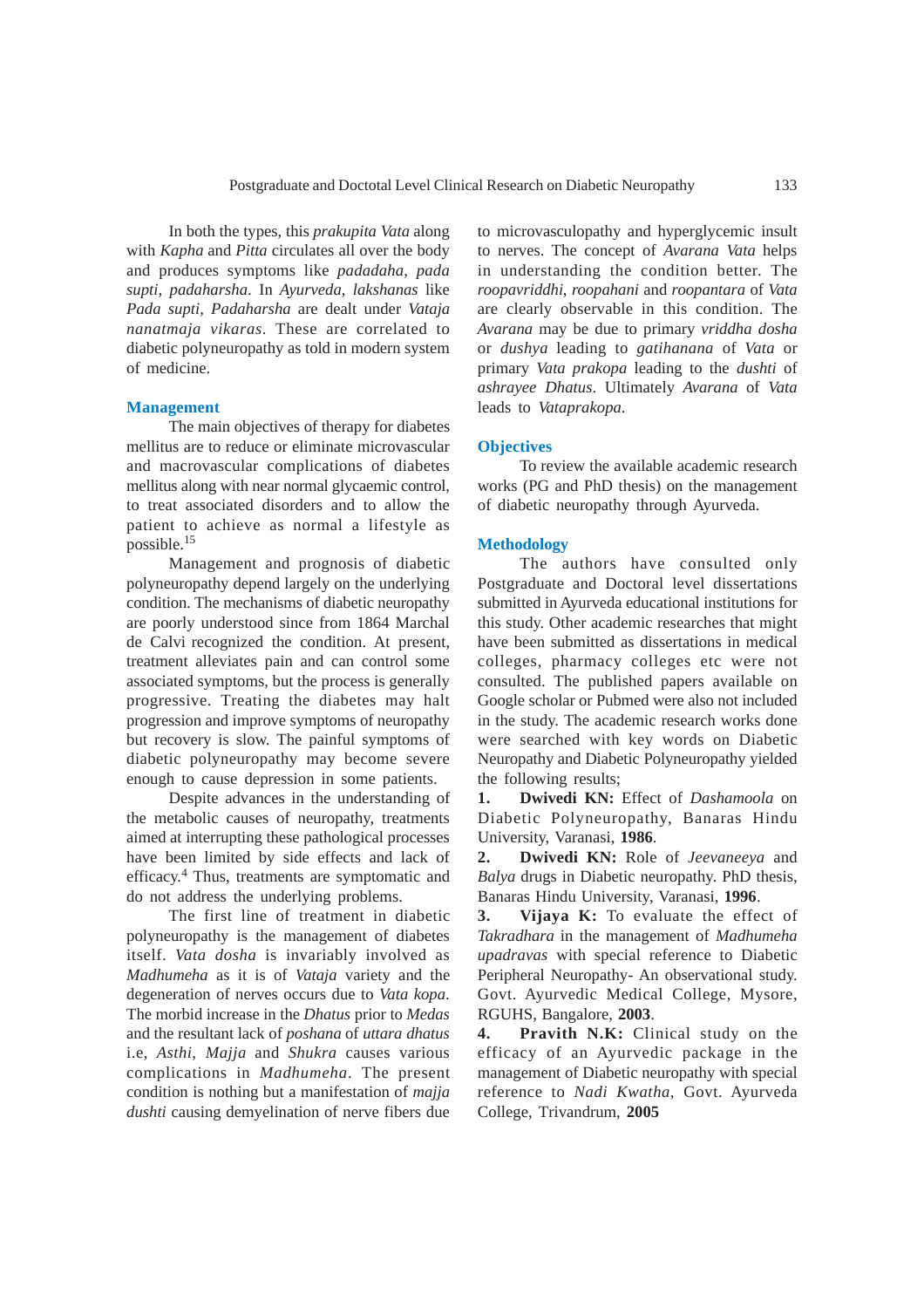**5. Nandeshwar Manisha:** Clinical study of *Amritadi ghritam* as *anuvasana basti* in *Madhumehajanya Upadrava* w.s.r. ro Diabetic Neuropathy. KG Mittal Punarvasu Ayurveda College, Mumbai, **2006**.

**6. Tiwari Priyaranjan:** Clinical evaluation of *Dashamuladi Ghana Vati (Kalpita Yoga)* in the management of Diabetic Neuropathy, National Institute of Ayurveda, Jaipur, **2007**.

**7. Nisha K:** Comparative clinical trial to evaluate the efficacy of an Ayurvedic compound in Diabetic Neuropathy, Govt. Ayurveda College, Trivandrum, **2007**.

**8. Karishma:** Evaluation of the Efficacy of *Sapta-Avartita Guduchi Taila* in *Twak - Gata-Vata* (Diabetic Peripheral Neuritis) - A Comparative Clinical Study. Govt. Ayurveda Medical College, Bangalore, RGUHS, Bangalore, **2008**.

**9. Kokane Deepti:** Ayurvedic Management of Diabetic Polyneuropathy, Ayurveda Mahavidyalaya, Hubli, RGUHS, Bangalore, **2008**. **10. Sawant Manish:** Clinical study of *Ardhamatrika basti* in *Madhumehajanya Upadrava* w.s.r. to *Vatanadi pratana shosha* (Diabetic Neuropathy), KG Mittal Punarvasu Ayurveda College, Mumbai, **2008**

**11. Kumar Sanjay:** A clinical study on *Naimittika Rasayana* effect of *Shilajatu* and *Mamajjaka* in patients of Diabetes mellitus with special reference to Diabetic Neuropathy, Banaras Hindu University, Varanasi, **2009**.

**12. Jaideep:** A clinical study to evaluate the effect of Ayurvedic formulation in patients of Diabetic Neuropathy, RGGPG Ayurveda College, Paprola, **2009**.

**13. Manish Jain:** A comparative clinical management of Diabetic neuropathy with *Nishoshiradi tailam* as external application, BNMR Ayurvedic Medical College, Bijapur, RGUHS, Bangalore, **2010**.

**14. Vyasaraja Tantri A:** A Comparative Study on the efficacy of *Shamanoushadhis* in the management of Peripheral & Proximal Diabetic Neuropathy, Govt. Ayurveda Medical College, Mysore, RGUHS, Bangalore, **2011**

**15. Niranjan Y:** A clinical study on the management of Diabetic Polyneuropathy with Dashamooladi Rasayana compound, PhD thesis, IPGT&RA, Gujarat Ayurveda University, Jamnagar, **2011**

# **Discussion**

Research in medical sciences should be a process that converts data into information, information into knowledge and knowledge into wisdom of physician for usefull clinical application of the gained wisdom. It should be: Balanced and comprehensive with equal emphasis on literary, field, experimental and clinical research, able to impact the fields of education, pharmacy and practice in a profound way. Present day Ayurvedic Researches are failing in this respect as they are unable to disseminate the knowledge gained from the researches as research work becomes valid and accepted when it is published in peer reviewed journals. Documentation and publication of research findings is the main issue faced by Ayurveda in the global arena as the publications are scarce.

### **Lacunae in Ayurvedic Research:**

 $\Rightarrow$  Majority of the studies belongs to evidence levels 2nd to 4th. A few studies fall under level 1a to 1b.

 $\Rightarrow$  Small sample size making them vulnerable for methodological error.

⇒ Rationale for selected study designs is not always properly described.

⇒ Understanding of Ayurvedic classical terminologies and their grading for objectivity and universalization

⇒ Dependency of researches on symptomatology alone.

 $\Rightarrow$  Missing values complicate the calculation of probability and power.

There are no networks of competence or centers for excellence.

 $\Rightarrow$  No publication on health services research (HSR) and health technology assessment (HTA)  $\Rightarrow$  The evidence of Ayurveda is difficult to survey. As there are no comprehensive electronic databases for Ayurvedic studies.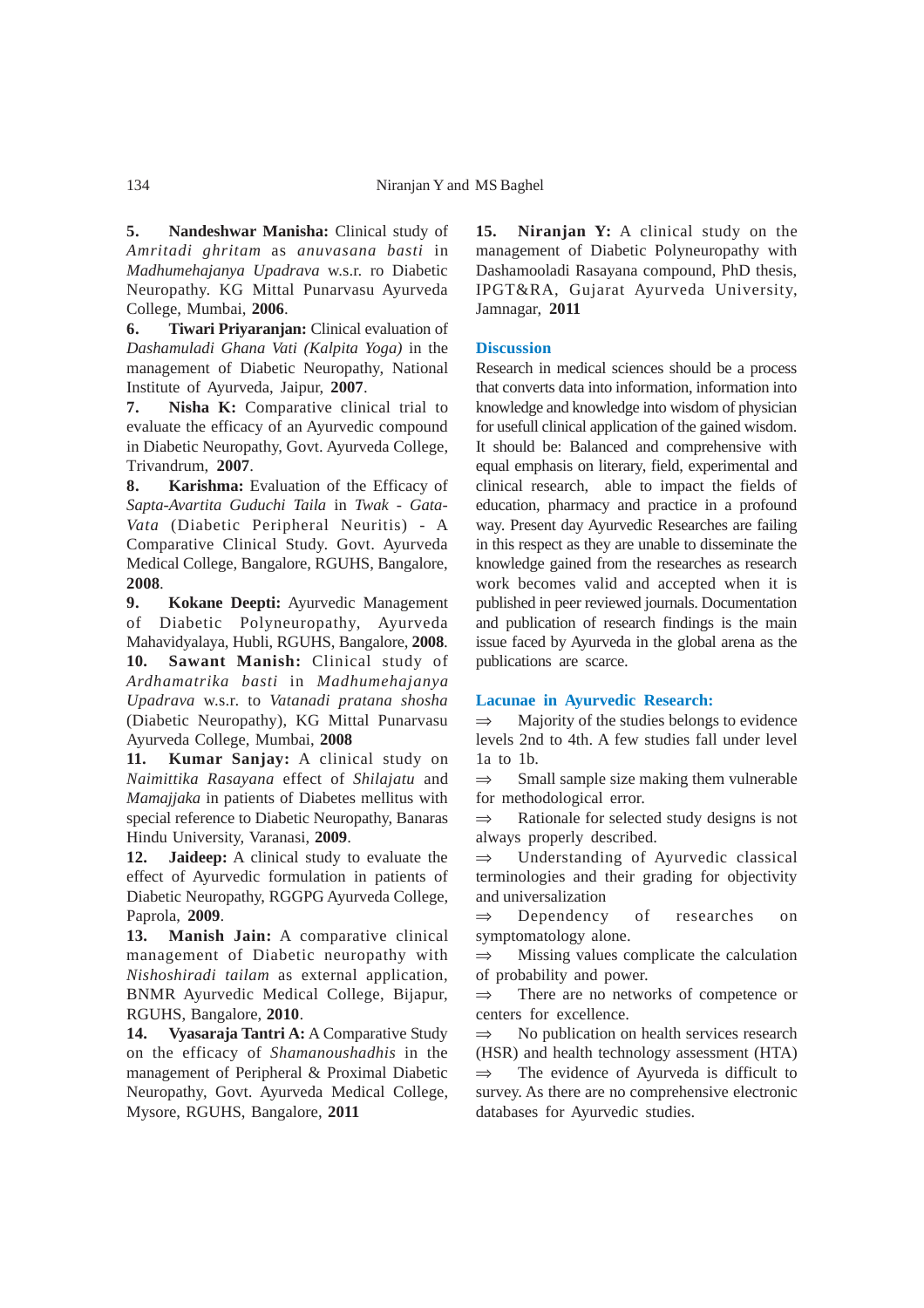⇒ Many publications are only retrievable via hand - search of references and interviews of experts.

⇒ In common western databases and CAM databases, only a small number of Ayurvedic studies are listed.

⇒ Various studies are published in regional languages, many of them only as abstracts. A large number is not available at all.

Hence to make this overview more precise, the work is restricted to academic researches at various Ayurvedic institutes across the nation. The authors have restricted their study to Postgraduate and Doctoral level dissertations submitted in Ayurveda educational institutions due to the scarcity in obtaining reports on this regard. The authors of certain studies were reluctant to provide their findings for review.

A sudden surge of interest towards the complications of Diabetes can be noted by the number of works done after 2005 (out of 15, 12 were carried out after 2005). The works reviewed are based on obtained transcripts of the thesis by personal communication or by acquaintances. Seven works/ abstracts were retrieved out of 15  $(46.67\%)$ .

The work of **Dwivedi KN**<sup>16</sup> **(1986)** is the first of its kind on Diabetic Neuropathy. Role of *Jeevaneeya* and *Balya* drugs in Diabetic neuropathy was also worked out by the same scholar in 1996. The abstract of the work was published<sup>17</sup> in Sachitra Ayurved entitled "Sushruta's *dashamula* and its application in diabetic neuropathy" in 2003. The efforts to retrieve the transcripts of the thesis/ article went unproductive.

In the work done by **Tiwari Priyaranjan**<sup>18</sup> *et al.* **(Table 1)** the trial drug was a combination of *Dashamula, Madhyama Panchamula (Bala, Punarnava, Eranda, Mudgaparni and Mashaparni)* and *Vanga Bhasma*. 25 subjects are included for this study among them 18 completed the schedule. The study had three groups; Methylcobalamin (500 mcg BD) as Control group, Trial group and Mixed therapy. Three groups of 6 patients are statistically tested

after 2 months of trial. Among the three groups studied, mixed therapy yielded maximum results and Trial and control groups fared moderate and mild results. The authors concluded that *Dashamuladi Ghana vati* might have the property of myelin sheath repair which has resulted in improvement in nerve conduction studies.

**Nisha K** *et al.*<sup>19</sup> **(Table 2)** opined that Diabetic neuropathy can be considered as *upadrava* of *madhumeha*. A definite clinical syndrome which simulates neuropathy is not seen in Ayurveda. The *prakupita kapha, pitta medas* and other *dhatus* cause the *avarana* to *vata*, thereby manifesting symptoms of neuropathy. *Dhatukshaya* and *ojokshaya* causes neuropathy with predominant motor symptoms. A comparative clinical trial was conducted to assess efficacy of *Bhoonimbadi choornam* (one *karsha* with *madhu* and *ghrita* for six months) comparing with conventional medicine i.e. gabapentin, methylcobalamin, alpha lipoic acid & gamma linoleic acid. Twenty patients participated in study, 10 each in study wherein clinical, electrophysiological and biochemical parameters were assessed and analyzed statistically. *Bhoonimbadi choornam* was found to be effective in reducing signs and symptoms of diabetic neuropathy especially in subjective sensory symptoms. The general status of peripheral nerves is improved as revealed by electrophysiological studies. NCV increase to normal or near normal velocity, so that it can be concluded that the trial drug promotes remyelination. The FBS, PPBS, S. Cholesterol was found to be decreased significantly.

**Karishma** *et al.*<sup>20</sup> **(Table 3)** considered the condition as *Madhumehajanya Twak gata Vata* and conducted an open clinical trial using *Sapta-avartita Guduchi taila* (10-20 drops B.D. with warm milk) with and without *Padabhyanga* for one month in 30 cases. The results were based on the improvement in Neuropathy Total Symptom Score, Quantitative Sensory Tests (Monofilament, Biothesiometer, HCP Sensitometer) and Quality of Life using Nottingham health profile (NHP). Significant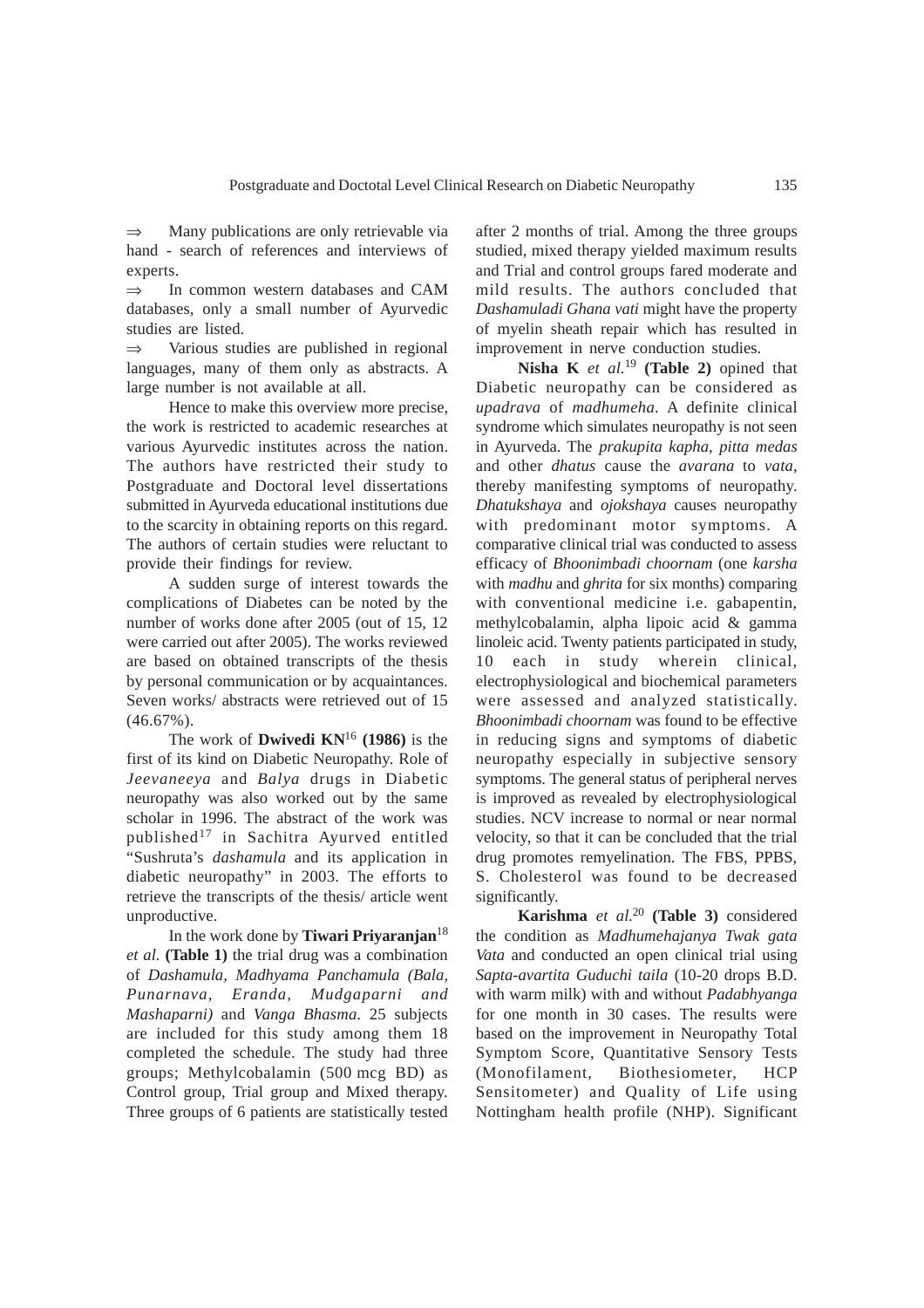improvement was observed in the symptoms, no change was noticed in the findings of neurological assessment (Quantitative Sensory Testing). Both the groups showed statistically significant improvements in the Quality of life.

**Kokane Deepti**<sup>21</sup> **(Table 4)** tried to explore the unexplored field of *Swarna Bhasma* in the management, comparator agent was *Dashamoola Kwatha*. Conceptual framework was based on Diabetic Polyneuropathy as *Madhumeha Upadrava*. Emphasis was given on the role of *Vata* causing symptoms due to *dhatukshaya* or *avarana*. It was an open study on 24 subjects receiving either *Dashamoola Kwatha* 40 ml. BD or Tablets of *Vasantkusumakar Rasa* 125 mg BD for 3 weeks. The oral hypoglycemic agents were continued as per diabetologist's recommendation. Burning sensation, Tingling sensation, Pain and Paraesthesia were graded and assessed. No objective parameters were used. Both the trial drug and comparator showed statistically highly significant results on parameters, but, *Dashamoola Kwatha* yielded better result in terms of overall effects.

**Jaideep**<sup>22</sup> (Table 5) studied 23 patients of diabetic neuropathy with 500 mg *Dashmool* extract + 50 mg *Pushkarmool* extract and 25 mg Hingu orally twice in a day and local *abhyanga* with *Masha taila* for 6 weeks. The oral drugs were referred from *Jhinjhinivata chikitsa* of Bhaishajya Ratnavali23. Vibration perception, Pinprick and deep tendon reflexes were assessed along with subjective parameters. It was an observational study without any control and the type of diabetes studied is not described. The response of the trial drug was found highly significant  $(p<0.001)$  in criteria but there was no much improvement in feeling of gloves and stockings.

**Tantri V.** *et al.*<sup>24</sup> **(Table 6)** studied on 40 subjects of NIDDM with signs and symptoms of peripheral & proximal neuropathy with *Gokshuradi Guggulu* (2 Tablets of 500mg TID with hot water after food) and *Twak Choorna Lepa* in group A and *Sahacharadi Kashaya* (15 ml TID after food) with *Moorchita Tila Taila* (5 ml) and *Ela Choorna Lepa* in group B and patients of both groups were given with *kataka khadiradi kashaya* of 15 ml TID with hot water before food without disturbing hypoglycemic agents. Assessment was done based on clinical graded signs and symptoms, FBS and PPBS after one month. The Group B has shown a better result than that of the *Gokshuradi guggulu* and *twak lepa*.

**Niranjan** *et al.*<sup>25</sup> **(Table 7)** studied Diabetic Polyneuropathy as a complex multifactorial disorder with varied clinical features due to *Avarana* of *Vata*. The underlying pathological phenomenons are postulated as a result of intricate *Vata Dushti* including *uttara dhatu kshaya*, *margavarana*, *Rakta dushti*, *indriya pradosha* and *ojakshaya*. The work is described in a unique way explained as per **Charaka Samhita**. 26 The trial drug was a combination of *Gokshura*, *Guduchi*, *Amalaki* and *Ashwagandha* processed with *Dashamoola Kashaya*. It stands as the biggest study based on the sample size, on 69 subjects. It is also registered in Clinical trial registry of India vide CTRI/2011/07/001885. The assessment was done based on changes in Neuropathy Symptom Score (NSS) and Michigan Neuropathy Screening Instrument (MNSI). Quality of life was assessed in detail using both traditional and WHO parameters.

Among 15 academic works on Diabetic Polyneuropathy carried out across the nation, all were PG thesis except two; **Dwivedi KN (1996)** and **Niranjan Y (2011).** No concrete conceptual decision was made in any of the works regarding *Ayurvedic* term equivalent for the condition. However there was an effort to understand the *Samprapti* in the lines of Ayurveda. Majority of the works revolve around DPN as *Madhumeha Upadrava*. The role of Vata in the manifestation of the condition is recognized by almost all the scholars. *Avarana* and *dhatukshaya* are considered as major pathological process terminating in neuropathy.

Regarding the interventions, four studies (Maximum) use *dashamoola* as sole or part of treatment strategy. New approach in the selection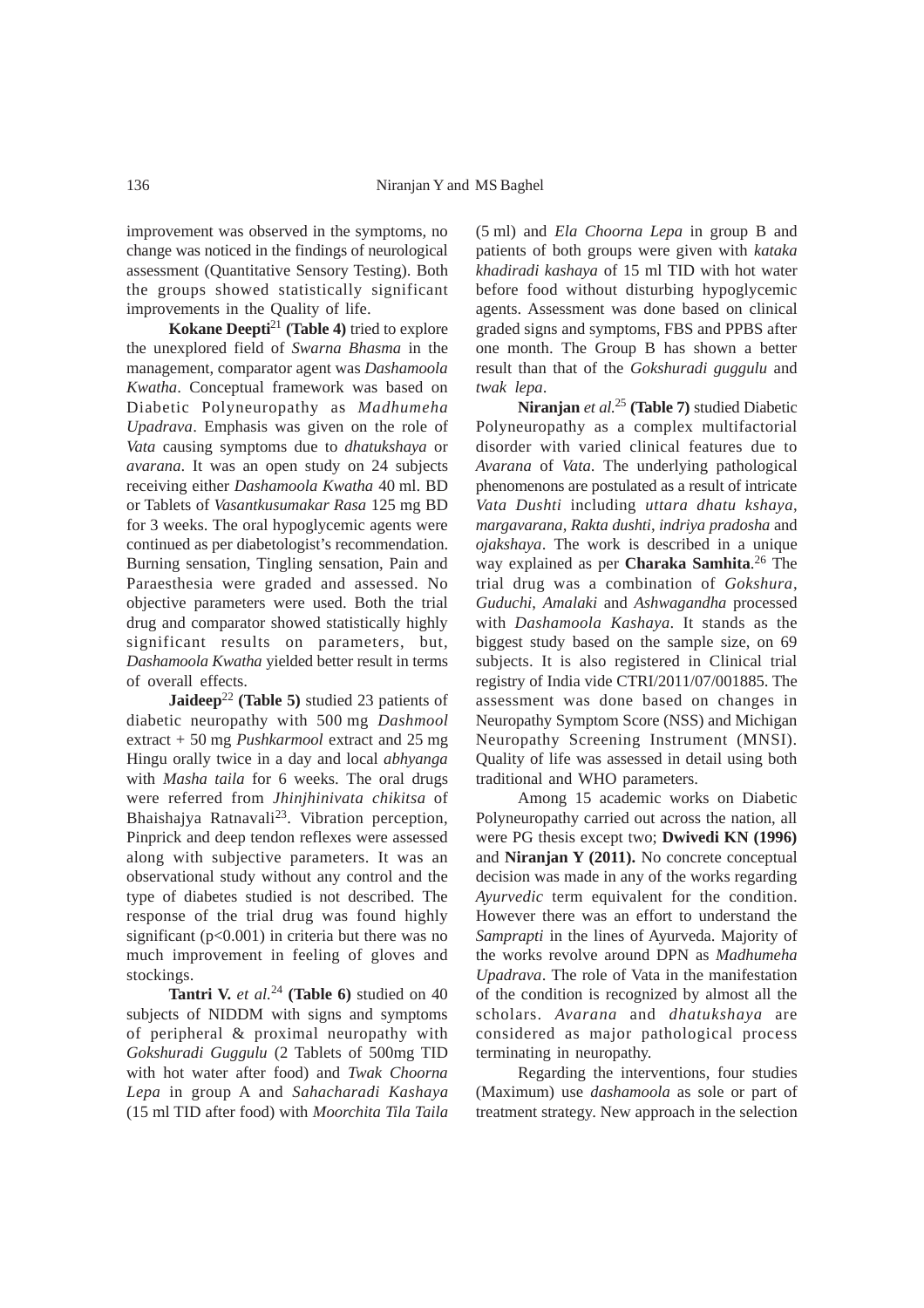of drug can be seen in the works of **Jaideep**<sup>22</sup> wherein the formulation was derived from *Jhinjhinivata chikitsa* of Bhaishajya Ratnavali. **Karishma (Bangalore, 2008)**20 proposed a new understanding of the condition under *Twakgata Vata* and treated with *Guduchi*. **Sawant M. (2008)** considered DPN as *Vatanadi pratana shotha*. Jaideep, Tantri V and Jain Manish included local treatment (*Abhyanga*) along with systemic interventions. Nisha and Tiwari P. used modern drugs as control; methylcobalamin was the common drug in both the works. The criteria of inclusion were not quite rigid as the autonomic and proximal neuropathies are also included in certain trials.

Regarding the methodology, the works of Karishma and Nisha stands apart due to detailed account of methodical precision. The outcome measures were clinical in majority of works relying on graded symptoms and their assessment. Quality of Life (QoL) parameters were assessed in only one (Karishma) trial. Nerve Conduction Studies (NCS) were used to give objectivity in two trials. Majority of them had sample size  $<$  40. All were randomized trials, but none mentioned method used for the same. No blinding/ masking were reported in any of the trials conducted so far.

### **Emerging trends**

There has been an improvement in the quality of research over the years in terms of methodology. Majority of the works carried out are in the department of Kayachikitsa. The common method followed to avoid bias and to bring objectivity in such studies were randomization of sampling; however majority of them fail to report the methods followed for the same. The quality of theoretical discussions is constantly being upgraded and many hypotheses regarding the understanding of the condition are put forth looking the research question at different angles.

We could identify certain trends in the development of research methodology in the field of diabetic neuropathy research in Ayurveda.

Inclusion of QoL parameters in assessing the response.

An increasing effort to quantify and objectivism the parameters of assessment.

Better application of fundamental doctrines of Ayurveda in understanding Diabetic neuropathy Better methodological rigors

Adaptation of more validated and reproducible assessment scales instead of symptom scoring in assessing the efficacy.

Randomized controlled trials are considered gold standard when appropriately designed, conducted and reported. To assess a trial accurately readers require complete, clear and transparent information on its methodology and findings. One can notice a sustained improvemet in the quality of research being carried out in this regard. Application of CONSORT model<sup>27</sup> in describing the methodology will make the report widely acceptable and transparent.

## **Future Prospects**

A long term prospective study to evaluate the prophylactic efficacy of *Dashamoola* may be taken up with a larger sample. More sensitive and precise quantification using Biothesiometer, Nerve Conduction Velocity, and Nerve biopsy may be used for better assessment. Pharmacological models to understand pathophysiological, pathobiochemical and structural abnormalities of diabetic polyneuropathy and the role of *Dashamoola* in preventing the development of these alterations, to halt their progression, or to induce their regression, despite concomitant hyperglycemia may be taken up.

### **Table 1.** Tewari Priyaranjan

**Study ID:** Tiwari P *et al.*

- **Title:** Clinical evaluation of *Dashamooladi Ghana Vati* (*Kalpita yoga*) in the management of Diabetic neuropathy
- **Authors:** Tiwari P et.al.
- **Settings:** Dept. of Kayachikitsa, National Institute of Ayurveda, Jaipur, India

Year: 2007 **Study Design:** Clinical study **Methods**

> **Objectives:** To assess the efficacy of compound drug- *Dashamooladi Ghana Vati* (*Kalpita yoga*) in the management of Diabetic neuropathy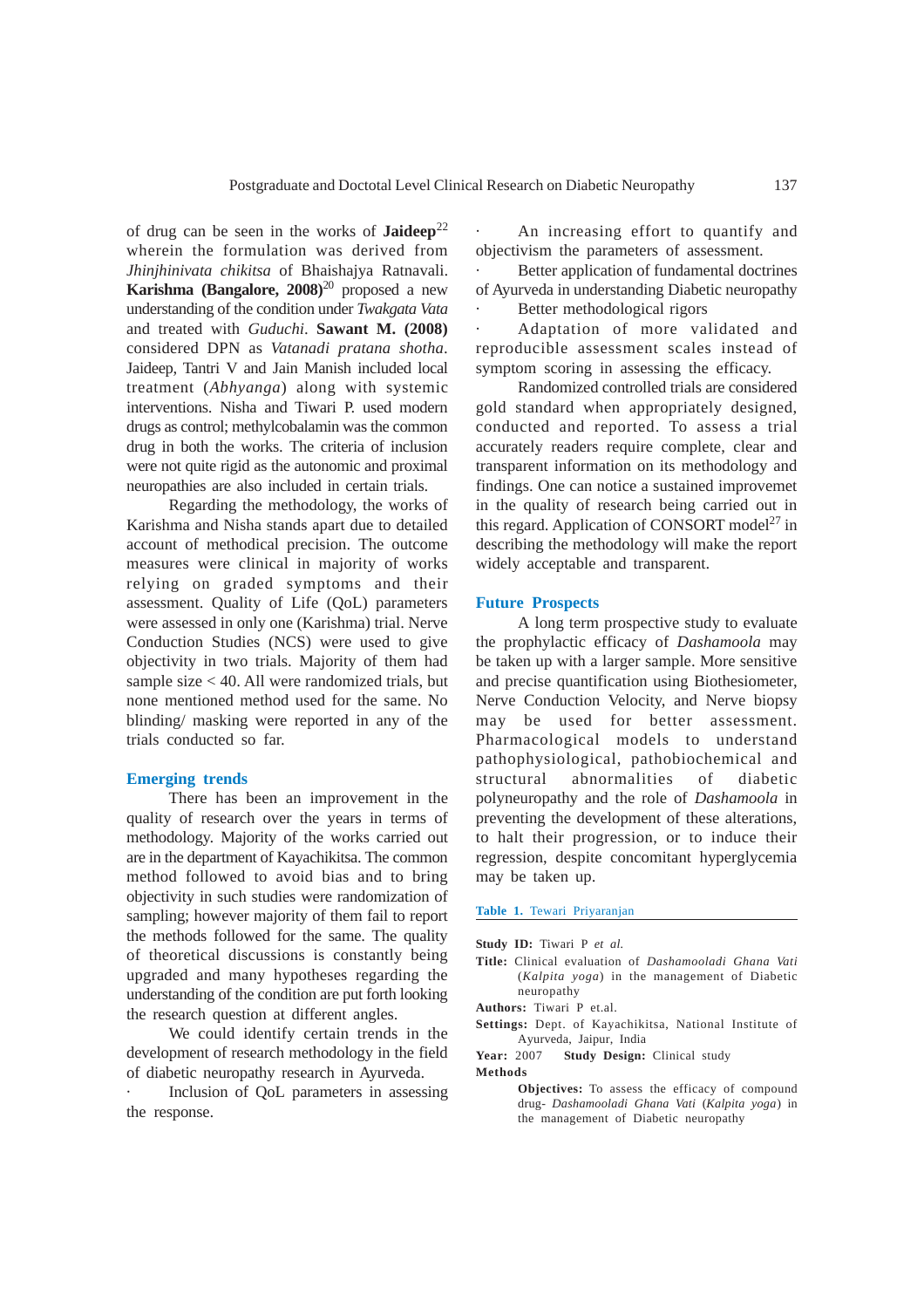**Sample Size:** Male 13; Female 12; Total 25

**Eligibility Criteria:** Symptomatic Diabetic polyneuropathy above the age of 12 years with evidence of diminished/ absent muscle jerks, pain, touch, vibration sense, orthostatic hypotension **Randomization:** Done, method not specified

**Adverse Effects:** No adverse effects reported

#### **Intervention**

**Sample size and Drug**

Group I. 8 Patients : Tab. Methylcobalamin 500 mcg twice daily with lukewarm water after meals for two months.

**Group II.** 9 Patients : Tab. *Dashamooladi Ghana Vati* 500mg twice daily with lukewarm water after meals for two months.

**Group III.** 8 Patients : Tab. Methylcobalamin 500 mcg twice daily with lukewarm water after meals for two months along with Tab. *Dashamooladi Ghana Vati* 500 mg twice daily with lukewarm water after meals for two months.

# **Drop Outs:** 7

**Statistical Test Used:** Subjective symptom rating scale developed by Prof. AK Sharma, BP, weight, pulse rate, respiratory rate, urine routine, GHb, FBS, PPBS, Lipid profile, Nerve conduction studies were assessed using students t test.

**Overall Result:** The clinical studies carried out on subjective and objective parameters revealed an overall mild improvement in I (Allopathic) group, moderate improvement in II (Ayurvedic) group and maximum improvement in third group. Group II was better than group I. Group II showed significant improvement in most of the symptoms and in nerve conduction studies in shorter duration of time. Mixed therapy proved to be most effective.

**Conclusion and Remarks:** *Dashamooladi Ghana Vati* has shown highly significant clinical and electrophysiological recovery in shorter duration of time without any complications. Physiological and haematological recovery noticed after the therapy was statistically insignificant.

Mixed therapy has shown highly significant results by producing marked symptomatic improvement and electrophysiological improvement in a very short span of time, without any complications, with early normalization of neurological abnormalities.

*Dashamooladi Ghana Vati* might be having the property of myelin sheath repair which ultimately increases the nerve conduction velocity. It may stimulate the property to induce the nerve growth factor naturally found in the body.

Trial dug was potent in the management of diabetic neuropathy

**Table 2.** Nisha K

**Study ID:** Nisha K *et al.*

**Authors:** Nisha K, Radhakrishnan VN, Lila AS, Chandra SR

**Settings:** Dept. of Kayachikitsa and Panchakarma, Govt. Ayurveda Medical College. Thiruvananthapuram, Kerala, India

**Year:** 2007 **Study Design:** Comparative clinical trial **Methods**

> **Objectives:** To evaluate the efficacy of *Bhoonimbadi choornam* in reducing signs and symptoms of diabetic neuropathy and to evaluate the changes in blood biochemical parameters

**Sample Size** 20 (Group A-10, Group B-10)

**Eligibility Criteria** Patients with clinical and laboratory evidence of diabetic neuropathy

History of diabetes mellitus of more than 5 years **Age group:** 40-70 years of both sex

**Randomization:** Not mentioned

**Adverse Effects:** The drug administered with hot water produced gastric irritation

The drug was not patient friendly in terms of disagreeable taste.

#### **Intervention**

#### **Sample size and Drug**

Group A. 10 patients were given *Bhoonimbadi choornam* (*A.Hr. Kushta Chikitsa*) 6g with *madhu* and *sarpi* before food twice daily as *leha* for 6 months with oral hypoglycaemic drugs. **Group B.** 10 patients were given Gabapentin 300mg, Methylcobalamin 500mcg, Alphalipoic acid 50m, Gammalinolenic acid 50mcg with oral hypoglycaemic drugs.

**Drop Outs:** Not reported

Statistical Test Used: Quantitative sensory testing, vibration sense test, pin prick, monofilament sensory test, temperature discrimination, motor system examination and autonomic system examination were done.

Nerve conduction study (NCV) was done to assess the condition of nerves and to differentiate axonal degeneration or demyelination type of neuropathy. Motor nerve conduction velocity was done in median, ulnar, common peroneal and posterior tibial nerve. Sensory NCV was done in median, ulnar and sural nerves. Amplitude of impulse was also assessed to know the effect on axonal degeneration.

**Overall Result:** Statistical significance at P < 0.05 level were noted within study group in SNCV velocity of median nerve and symptoms like tingling sensation, burning sensation, numbness, feeling of walking on cotton / wool, pain which worsens at night inducing sleeplessness, muscle weakness ,stumble while walking, indigestion, constipation, dizziness, wasting and signs like impaired pain and touch sensation. The biochemical parameters like FBS, PPBS and Serum cholesterol also have statistical significance at  $P < .05$  level. Comparing both groups the study group had improvement in the clinical responses within group than that of control group. In other criteria, it can be concluded that, the intervention in both groups are equally effective.

**Title:** A comparative clinical trial to evaluate the efficacy of an Ayurvedic compound in Diabetic Neuropathy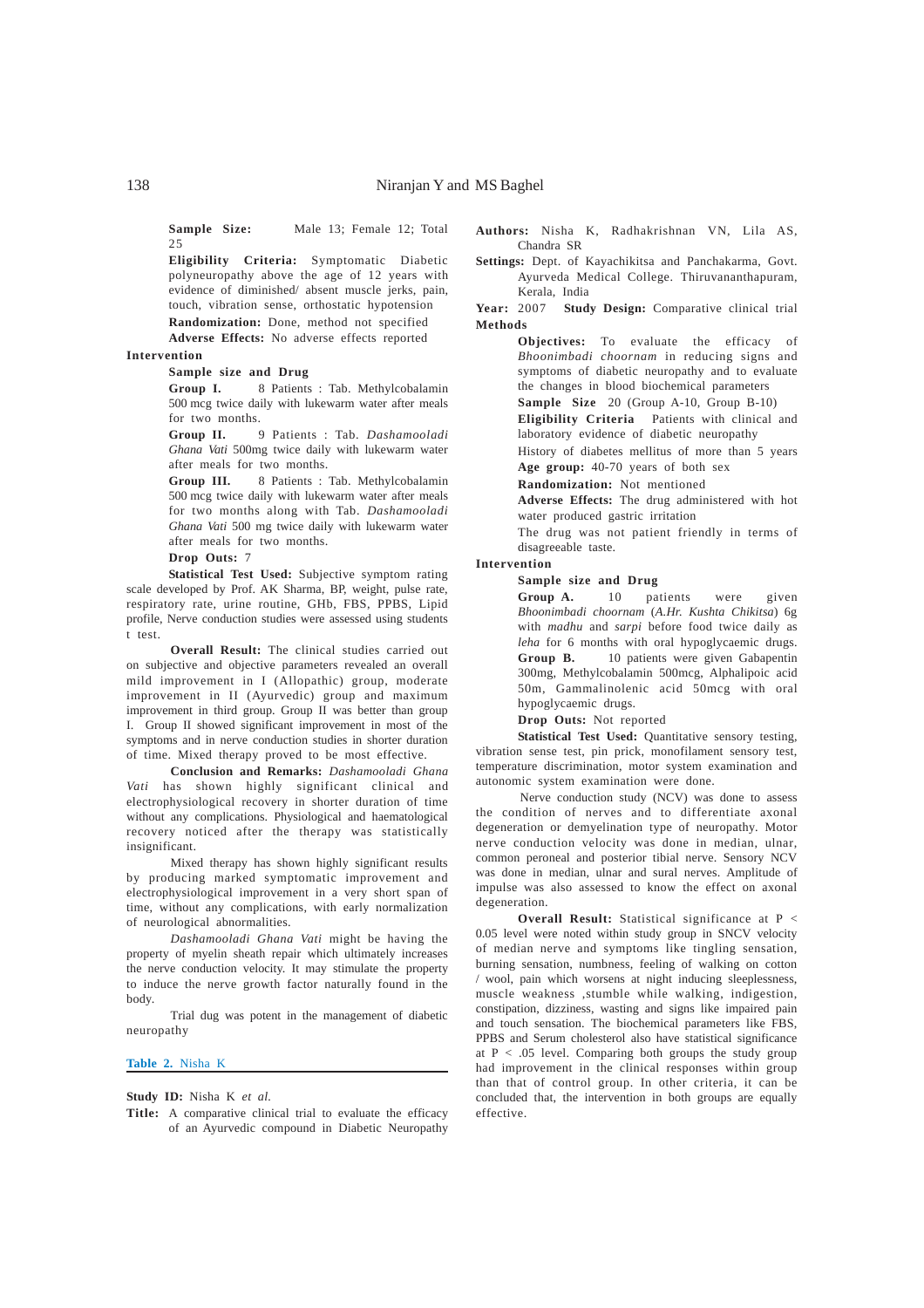**Conclusion and Remarks:** A definite clinical syndrome which simulates neuropathy is not seen in Ayurveda.

Diabetic neuropathy can be considered as *upadrava* of *madhumeha*. The *prakupita kapha*, *pitta, medas* and other *dhatus* cause the *Avarana* to *Vata*, thereby manifesting symptoms. *Dhatukshaya* and *ojokshaya* causes neuropathy with predominant motor symptoms.

The treatment with *Bhoonimbadi choornam* was found to be effective in reducing signs and symptoms.

The general status of peripheral nerves was improved as revealed by electrophysiological studies. NCV increase to normal or near normal velocity, so that it can be concluded that the trial drug promotes remyelination.

The FBS, PPBS, S. Cholesterol was found to be decreased significantly. So drug is effective in improving the blood biochemical parameters i.e., on blood sugar and lipid levels. The drug was found more effective in subjective sensory symptoms.

### **Table 3.** Karishma

**Study ID:** Karishma *et al.*

- **Title:** Evaluation of the efficacy of *sapta*-*avartita Guduchi taila* in *twakgata vata* (Diabetic peripheral neuritis)- A comparative clinical study
- **Authors:** Karishma *et al.*
- **Settings:** Dept. of PG studies in Dravyaguna, Govt. ayurveda Medical College, Bangalore and SJIM Hospital, Bangalore

**Year:** 2008

**Study Design:** Comparative clinical trial

**Methods**

**Objectives:** To compare and evaluate the efficacy of *Sapta avartita Guduchi taila* in the form of oral administration and *Padabhyanga* in *madhumehajanya twakgata Vata* (Diabetic peripheral neuritis)

**Sample Size:** Male 15; Female 15; Total 30

**Eligibility Criteria:** Diabetic patients (NIDDM) type, presenting with classical features of peripheral neuropathy within the age group of 35-55 years of either sex, who are on a standard anti diabetic medicine.

**Randomization:** Open clinical trial

**Adverse Effects:** None mentioned

#### **Intervention**

### **Sample size and Drug**

**Group A.** 15 Patients : *Sapta avartita Guduchi taila* orally 10-20 drops twice daily with warm milk for one month

**Group B.** 15 Patients : *Sapta avartita Guduchi taila* orally 10-20 drops twice daily with warm milk for one month and *Padabhyanga* with the same at night for one month

## **Drop Outs:** Nil

**Statistical Test Used:** Neuropathy total symptom score scale, Quantitative sensory tests including Monofilament, Biothesiometer, HCP sensitometer, Quality of life (Nottingham health profile) were used as parameters of assessment of response.

Symptoms were analysed by non-parametric Friedman test, Wilcoxon signed rank test (Paired t test), and between the groups assessment was done using nonparametric Mann-Whitney test.

**Overall Result:** Statistically significant results were observed in Hyperalgesia, *daha*, shooting pain.

Statistically non-significant results were seen in *Twak bheda* (aching pain), numbness, tingling.

No change observed in neurological assessment even though it was statistically significant. Statistically significant changes were brought in Quality of life parameters, however on comparison it was non-significant.

**Conclusion Remarks:** Patients receiving *Sapta avartita Guduchi taila* both orally and in the form of external application exhibited a significant improvement in the symptoms of diabetic peripheral neuropathy when compared to the other group.

Though significant improvement was observed in the symptoms, no changes were noticed in neurological assessment (Quantitative sensory testing).

#### **Table 4.** Kokane Deepti

**Study ID:** Kokane D *et al.*

**Title:** Ayurvedic management of Diabetic Polyneuropathy **Authors:** Kokane DG, Subbanagowda PG, Joshi H

**Settings:** Dept. of Kayachikitsa, Ayurveda Mahavidyalaya, Hubli, Karnataka India

**Year:** 2008

**Study Design:** Clinical Trial

**Methods**

**Objectives:** To assess the efficacy of Ayurvedic formulations in the management of Diabetic Polyneuropathy

**Sample Size:** Male 14; Female 10; Total 24

**Eligibility Criteria:** Type II Diabetes with Diabetic Polyneuropathy

History of Diabetes type II less than 10 years

Good blood sugar maintenance

Preserved tendon reflexes in lower limbs

**Randomization:** Done, method not described

**Adverse Effects:** None described

#### **Intervention Sample size and Drug**

**Group A.** 12 Patients : *Dashamoola Kwatha* 40 ml twice daily with Oral Hypoglycemic agents, *Sukhoshna jala anupana* for 21 days

**Group B.** 12 Patients : *Vasantakusumakara Rasa* 125 mg twice daily with Oral Hypoglycemic agents, *Godugdha anupana* for 21 days **Drop Outs:** Nil

**Statistical Test Used:** Symmetrical burning sensation, tingling, pricking pain (pins & needles), pain and parasthesiae in lower limbs were graded and assessed using Students t test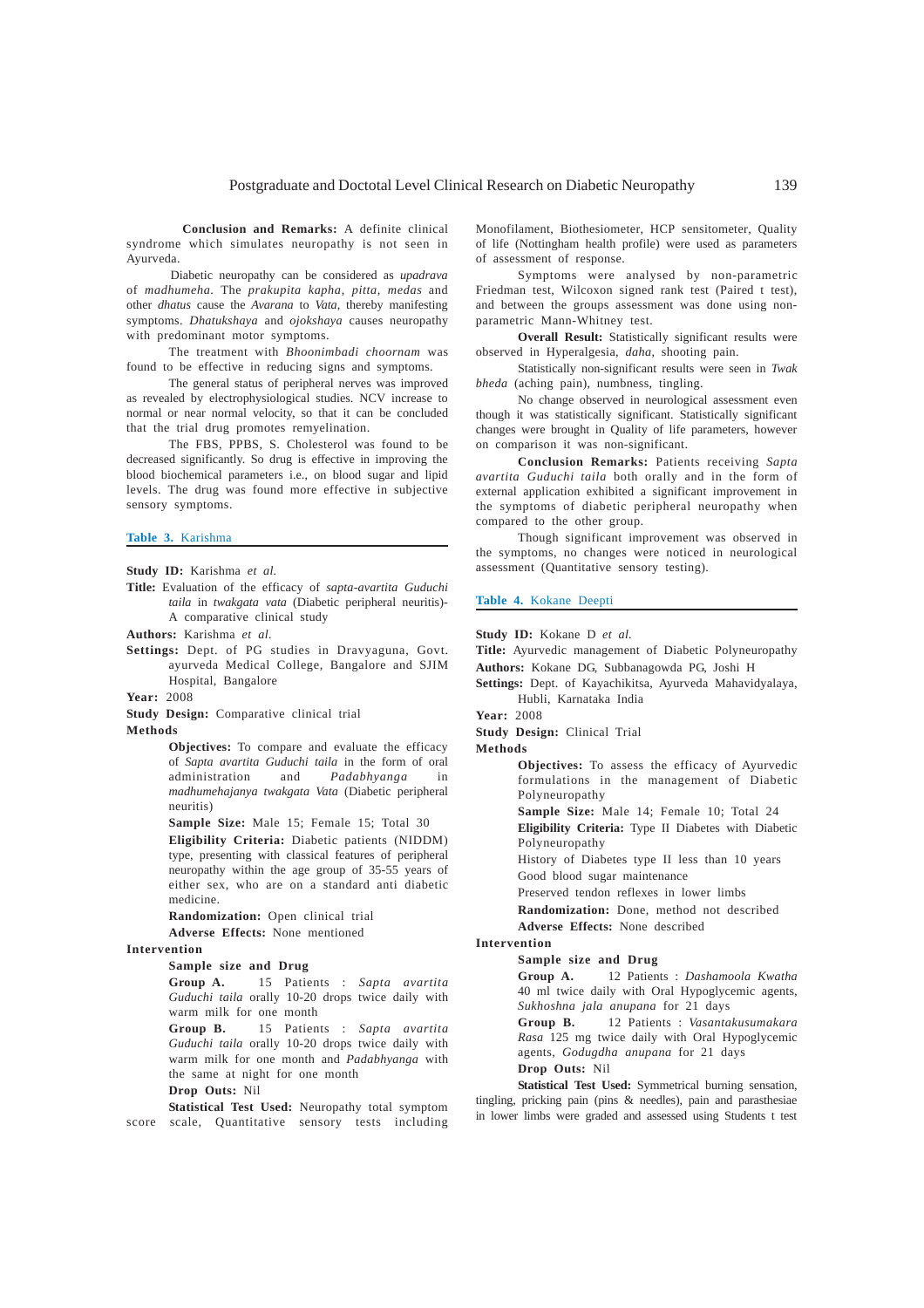**Overall Result:** 100% of group A showed good improvements. 58.3% , 33.3%, 8.33% in group B showed good, marked and moderate improvements Group A showed better results than group B

**Conclusion Remarks:** *Madhumeha* resembles and coincides with the disease Diabetes mellitus

Most of the symptoms mentioned under *Poorvarupa* and *Upadrava* of *Prameha* such as *Pada daha*, *pada suptata* and *shoola* are similar to diabetic polyneuropathy symptoms.

Diabetic polyneuropathy can be studied under *Madhumeha Upadrava*

*Dashamoola Kwatha* is very effective for diabetic polyneuropathy, it can also be managed with *Vasantakusumakara Rasa*

Good sugar control plays important role in diabetic polyneuropathy Diabetic polyneuropathy can be managed with Ayurvedic preparations

#### **Table 5.** Jaideep

**Study ID:** Jaideep *et al.*

**Title:** A clinical study to evaluate the effect of Ayurvedic formulation in patients of Diabetic Neuropathy

**Authors:** Jaideep, Mishra A, Mehra BL

**Settings:** Dept. of Kayachikitsa, RGG PG Ayurveda College, Paprola, Himachal Pradesh, India

Year: 2009 **Study Design:** Observational clinical study

**Methods Objectives:** To evaluate the efficacy of trial drug in the management of Diabetic Neuropathy. To study its adverse effect (if any).

**Sample size:** Male 08; Female 15; Total 23

**Eligibility Criteria:** Patients who are already diagnosed as Diabetics.

Patients whose blood sugar level >120mg/dl for more than 3 weeks. Patients with symptoms of peripheral neuropathy such as Tingling sensation, Burning Sensation, Numbness, Pain.

**Randomization:** Not applicable

**Adverse Effects:** No side effects were seen

# **Intervention**

**Sample size and Drug**

23 Patients : Each capsule (wt-575mg) containing *Dashmool* extract 500mg, *Pushkarmool* extract 50mg, *Hingu* 25mg (*Chakradatta*, *Vatavyadhi Chikitsa*).

**Dose-** One capsule twice a day for 6 weeks

*Abhyanga* with *Masha taila* for 15-20 min once daily **Drop Outs:** 01

**Statistical Test Used:** Neuropathy signs were assessed with the help of Neuropathy kit- containing Buck reflex hammer to elicit deep tendon jerks, sterilised needle to check for pin sensitivity, tip therm to check for perception of cold sensation, test tube for adding hot water to check for perception of hot sensation and a vibration tuning fork of 128Hz to assess the vibration perception of the patients.

Assessment was done on graded symptoms and signs*karapada daha*, tingling, numbness, *shoola*, gloves and stockings, thermal perception, vibration perception, pin sensitivity, deep tendon reflexes.

The results were analyzed using Students t test.

**Overall Result:** Highly significant (p<0.001) improvements in maximum assessment criteria except gloves and stockings, statistically highly significant results on blood sugar.

**Conclusion Remarks:** The response of the trial drug was found highly significant (p<0.001) in maximum of assessment criteria but there was no much improvement in feeling of gloves and stockings.

As the patients were taking Oral hypoglycaemic drugs so the effect on fasting blood sugar was found highly significant. The other routine baseline haematological and biochemical investigations were normal before the therapy and remained, normal after the treatment also, so they were not altered by therapy on these profiles.

#### **Table 6.** Vyasaraja Tantri A

**Study ID:** Tantri VA *et al.*

**Title:** A comparative study on the efficacy of *shamanaoushadhis* in the management of Peripheral and Proximal Diabetic Neuropathy

**Authors:** Tantri VA *et al.*

**Settings:** Dept. of Kayachikitsa, Govt. Ayurveda Medical College, Mysore, Karnataka, India

Year: 2011 **Study Design:** Pre & post test clinical study **Methods**

> **Objectives:** To evaluate the efficacy of *Kataka Khadiradi Kashaya* and *Gokshuradi Guggulu* internally & *Twak Lepa* externally in group A.To evaluate the efficacy of *Kataka Khadiradi Kashaya* and *Sahacharadi Kashaya* internally with *Moorchita Tila Taila* & *Ela Lepa* externally in group B To compare and assess the efficacy of combined

> treatment in group A & B.

**Sample Size:** Male 31; Female 09; Total 40 **Eligibility Criteria:** NIDDM patients with signs and symptoms of peripheral & proximal neuropathy Patients of either sex of age group :  $25 - 75$  years **Randomization:** Done, method not described **Adverse Effects:** Palatability of *Kataka Khadiradi Kashaya* was a reason for dropouts

**Intervention**

#### **Sample size and Drug**

Group A: 20 : Patients of both groups were given *kataka khadiradi kashaya* of 15 ml t.i.d. with hot water before food without disturbing hypoglycemic agents.

Two tablets of *gokshuradi guggulu* t.i.d. (each tab. of 500mg) with hot water internally after food and *Twak lepa* externally to the affected area

Duration- One month

**Group B:** 20 : Patients of both groups were given *kataka khadiradi kashaya* of 15 ml t.i.d. with hot water before food without disturbing hypoglycemic agents.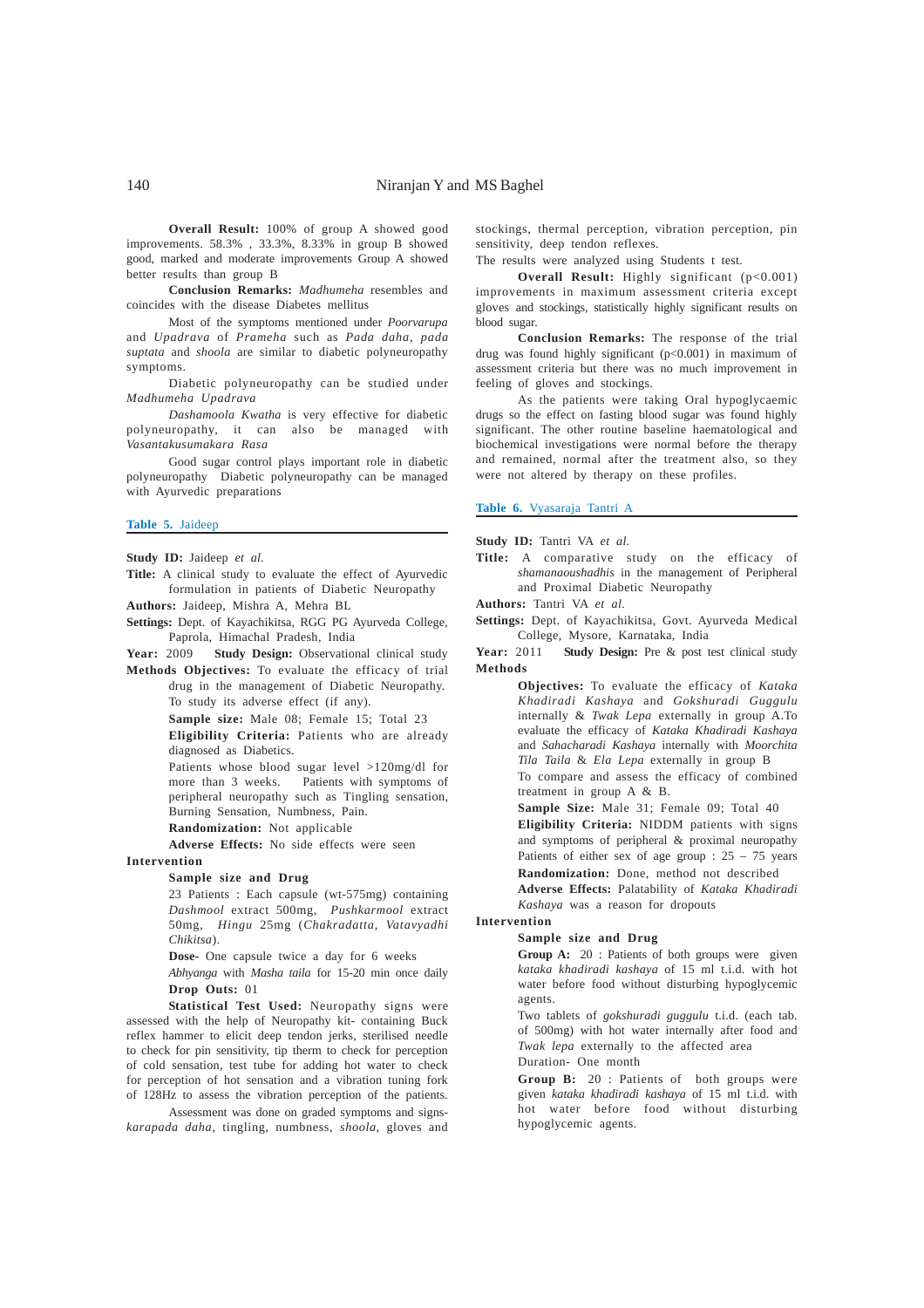15 ml *sahacharadi* kashaya t.i.d with 5ml *moorchita tila taila* internally after food and *Ela lepa* externally to the affected area

**Duration:** One month **Drop Outs:** 13

**Statistical Test Used:** Graded signs and symptoms like pain and burning sensation, altered sensation, muscle weakness, sensory loss, FBS, PPBS. Physical examinations like muscle strength, reflexes, touch, vibration, temperature, position and pain sensation were assessed pre and post test. t test, Chi square test, repeated measure ANOVA were used for statistical analysis.

**Overall Result:** Group B was better than group A. Burning sensation is the only parameter which was reduced to highly significant level in group A

**Conclusion Remarks:** The specific references for the detailed concept of the Diabetic Peripheral and Proximal Neuropathy are not found in the Ayurvedic treatises.

The *Karapada Daha* and *Suptata* even though found in the *poorvaroopa* of *Madhumeha*, explanation of manifestation of *Vatavyadhi* in the improper treatment of *Vataja Prameha* by Acharya Vagbhata holds good to explain Diabetic neuropathy as a complication.

Diabetic Peripheral & proximal Neuropathy can be explained as *Madhumeha Vyadhi Karshana Janya Vatavyadhi*

The study was conducted to compare the effect of *Prameha chikitsa* and the *Prameha chikitsa* with *Vatavyadhi chikitsa*.

Both the groups have shown the highly significant result in the reduction of FBS and PPBS. But there was a comparatively more decrease in Group B.

The neuropathic symptoms were better cured by *Prameha Chikitsa* Added with the *Vatavyadhi chikitsa* (*Sahacharadi Kashaya* with *Moorchita tila taila*) than only *Prameha chikitsa*.

**Table 7.** Niranjan Y

**Study ID:** Niranjan Y *et al.*

**Title:** A clinical study on the management of Diabetic Polyneuropathy with *Dashamooladi Rasayana* Compound

**Authors:** Niranjan Y, Santwani MA, Baghel MS

**Settings:** Dept. of Kayachikitsa, Institute for Post Graduate Teaching and Research in Ayurveda, Gujarat Ayurved University, Jamnagar

**Year:** 2011

**Study Design:** Open ended randomized controlled clinical study

**Methods**

**Objectives:** To review the etiopathogenesis of Diabetic Polyneuropathy in light of available classical literatures of Ayurveda

To assess the efficacy of Ayurvedic formulation-*Dashamooladi Rasayana* Compound in Diabetic Polyneuropathy.

**Sample size:** Male 36: Female 35: Total 69

**Eligibility Criteria:** Metabolically stable diabetic patients with symptomatic diabetic sensorimotor polyneuropathy

Patients of either sex between the age group of 35- 70 years.

Patients with Diabetic Polyneuropathy in stage N3 of Dyck's staging<sup>1</sup>

**Randomization:** Computer generated randomization

**Adverse Effects:** No Adverse effects reported **Intervention**

#### **Sample size and Drug**

**Group A.** 38 Patients : Tab. *Dashamooladi Rasayana* Compound- 3 tablets of 500mg twice daily after food with *Sukhoshna Jala*

**Group B.** 33 Patients : Cap. Pregabalin75mg + Methylcobalamin 750 mcg One capsule OD

**Duration-8** weeks **Drop Outs:** 6

**Statistical Test Used:** Primary outcome measures: Changes in Neuropathy Symptom Score (NSS) and Michigan Neuropathy Screening Instrument (MNSI).

Secondary outcome measures: Changes in *Agni Bala*, *Deha Bala*, *Chetas Bala* , WHO Quality of Life (WHO QoL) BREF

The data generated in the clinical study was analyzed by applying student't' test using Statistical software-Sigmastat 3.5.

**Overall Result:** In Group A 33 (94.29%) subjects responded with Moderate positive response and 2 (5.71%) showed mild positive response. In Group B, 27 (90%) responded with moderate positive results and 3 (10%) showed mild positive response to the allocated treatment. Out of sample size of  $65, 60$  (92.31%) showed moderate positive response and 5 (7.69%) showed mild positive response.

**Conclusion Remarks:** Diabetic polyneuropathy is a complex multifactorial disorder with varied clinical features due to *Avarana* of *Vata*. It cannot be directly correlated to any predefined condition in Ayurveda as the nature of *Avarana* of *Vata* decides clinical presentation.

The alternate hypothesis is accepted as *Dashamooladi Rasayana* Compound radically improved both primary and secondary outcome measures.

Based on the results on diabetes profile; *Dashamooladi Rasayana* compound cannot be a standalone drug in diabetes with neuropathy, but an excellent adjuvant with anti diabetic drugs in the management of Diabetic Polyneuropathy. However it has some positive role on Diabetes as evident by the results on biochemical parameters. The hematological and biochemical investigations generate evidence that the trial drug is well tolerated and safe for long term use.

#### **References**

- **1.** www.who.int and www.whoindia.org-15 June'09
- **2.** www.who.int and www.whoindia.org-15 June'09
- **3.** www.who.int and www.whoindia.org -15 June'09